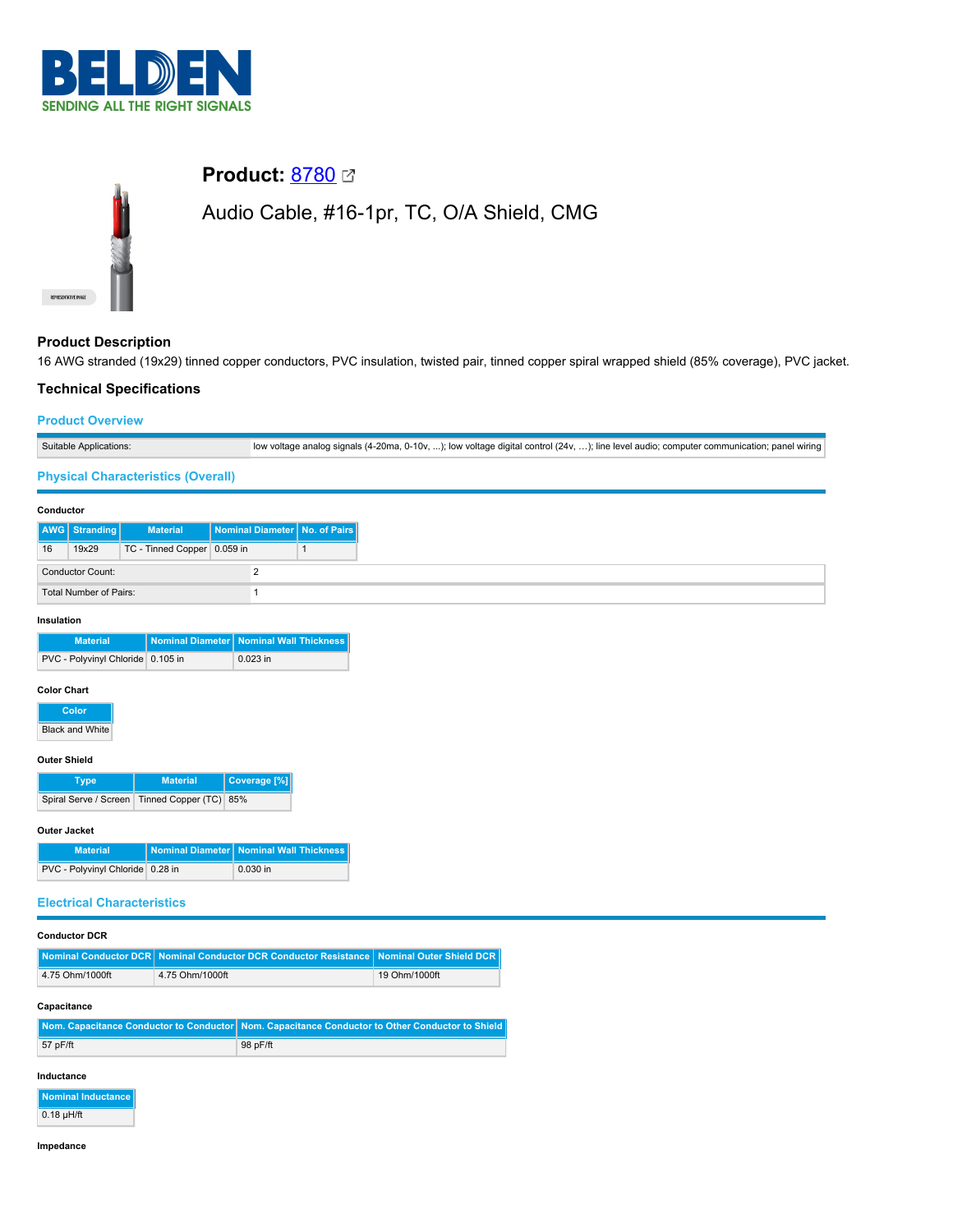**Nominal Characteristic Impedance** 37 Ohm

#### **Delay**

**Nominal Velocity of Propagation (VP) [%]** 65%

### **Current**

**Max. Recommended Current [A]**

7.1 Amps per Conductor at 25ºC

### **Voltage**

**UL Voltage Rating** 300 V RMS

## **Temperature Range**

| UL Temp Rating:              | $60^{\circ}$ C |
|------------------------------|----------------|
| Operating Temperature Range: | -20°C To +60°C |
|                              |                |

### **Mechanical Characteristics**

| Bulk Cable Weight:           | 42 lbs/1000ft   |
|------------------------------|-----------------|
| Max. Pull Tension:           | 61 lbs          |
| Min. Bend Radius/Minor Axis: | 3 <sub>in</sub> |

## **Standards**

| NEC/(UL) Compliance:  | <b>CMG</b> |
|-----------------------|------------|
| CEC/C(UL) Compliance: | <b>CMG</b> |

## **Applicable Environmental and Other Programs**

| <b>Environmental Space:</b>                      | Indoor (Not Riser or Plenum)  |
|--------------------------------------------------|-------------------------------|
| EU Directive 2000/53/EC (ELV):                   | Yes                           |
| EU Directive 2003/11/EC (BFR):                   | Yes                           |
| EU Directive 2011/65/EU (RoHS 2):                | Yes                           |
| EU Directive 2012/19/EU (WEEE):                  | Yes                           |
| EU Directive 2015/863/EU (RoHS 2 amendment): Yes |                               |
| EU Directive Compliance:                         | EU Directive 2003/11/EC (BFR) |
| EU CE Mark:                                      | Yes                           |
| MII Order #39 (China RoHS):                      | Yes                           |

### **Suitability**

**Suitability - Indoor:** Yes

# **Flammability, LS0H, Toxicity Testing**

| C(UL) Flammability: | FT4       |
|---------------------|-----------|
| IEEE Flammability:  | 1202      |
| UL voltage rating:  | 300 V RMS |

# **Plenum/Non-Plenum**

Plenum (Y/N): No

# **Related Part Numbers**

#### **Variants**

| Item#         | Color         | Put-Up Type Length |          | <b>UPC</b>             |
|---------------|---------------|--------------------|----------|------------------------|
| 8780 060500   | Chrome Reel   |                    | $500$ ft | 612825216322           |
| 8780 0601000  | Chrome Reel   |                    |          | 1.000 ft 612825216315  |
| 8780 060U1000 | Chrome UnReel |                    |          | 1.000 ft 612825216339  |
| 8780 0605000  | Chrome Reel   |                    |          | 5.000 ft 612825216292  |
| Footnote:     |               |                    |          | C - CRATE REEL PUT-UP. |

**History**